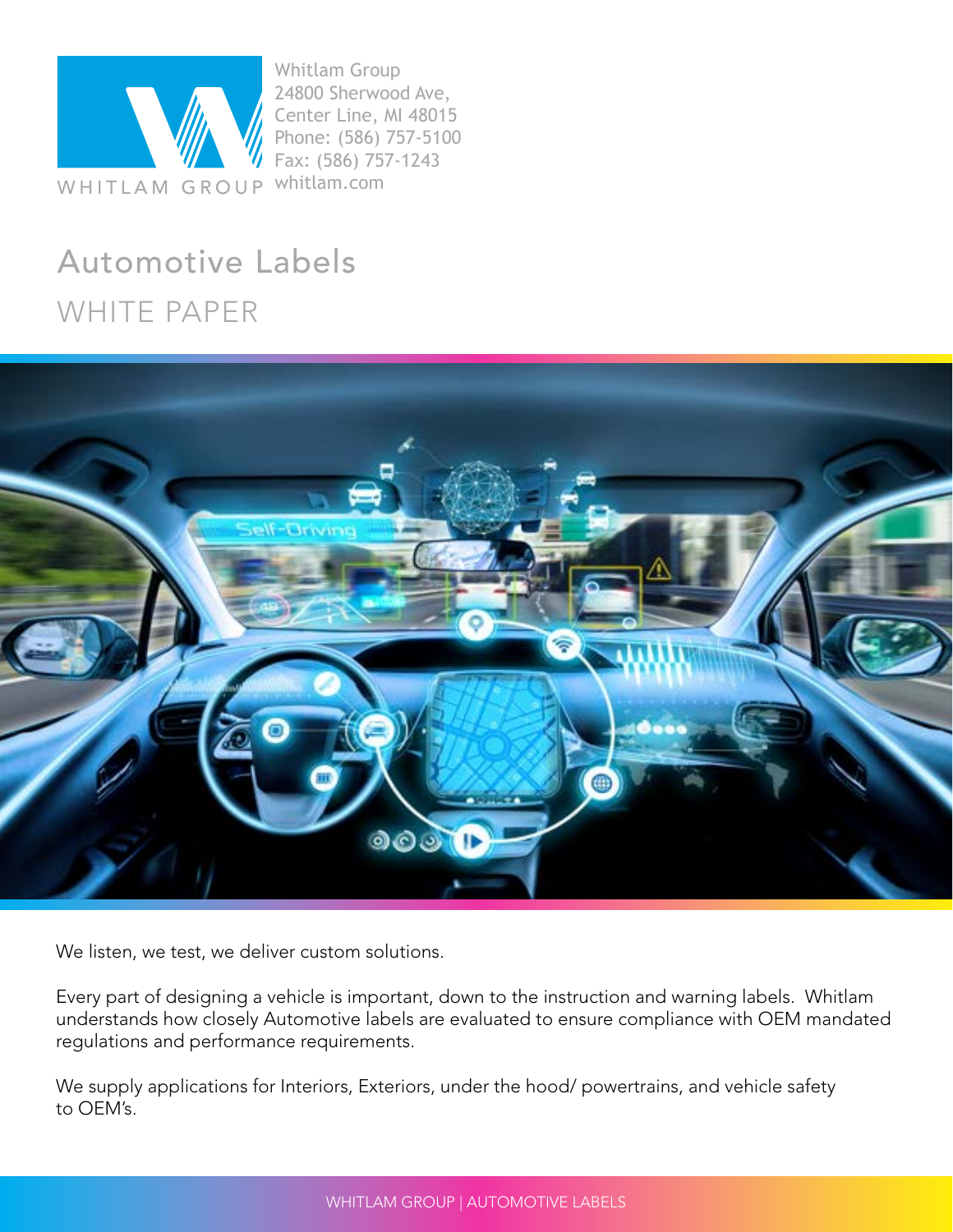## Exterior Applications

- Fuel cap instructions
- Tire pressure
- Disc brakes
- Warning and safety
- Tracking and serial numbers
- Service
- Branding and identification
- Anti-theft



## Interior Applications

- Wire harness
- Wire marking
- Seating
- Seatbelts
- Airbag warning
- Airbag assembly
- Security and anti-counterfeit
- Warning and safety
- Tracking and serial numbers
- Service
- Branding and identification
- Emission
- Monroney